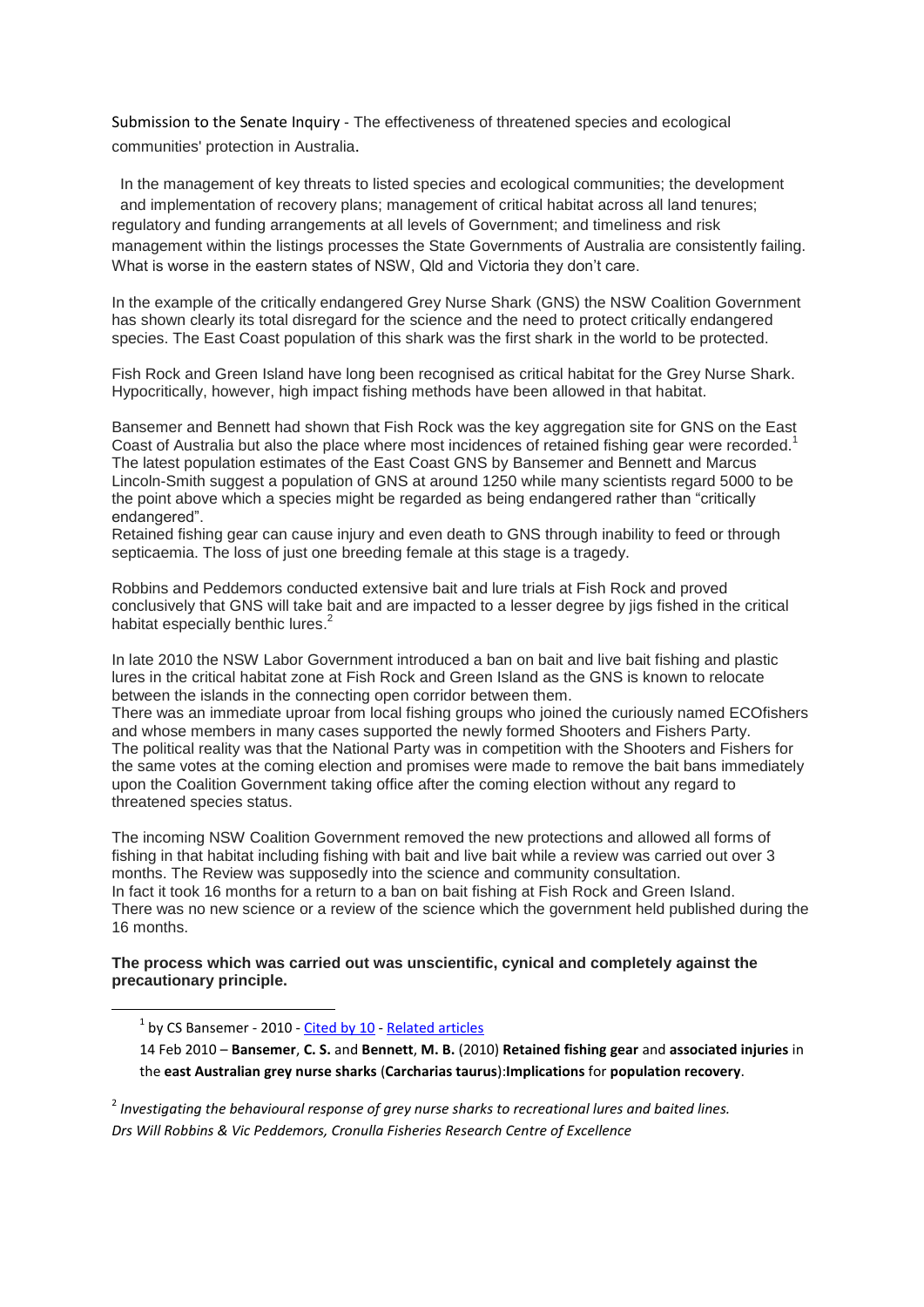## **Rather than set in place protections for a threatened species despite "a lack of scientific certainty" as is encouraged under the EPBC Act this removal of protection was in the face of scientific proof developed by the Government's own scientific research!**

There were over 2000 submissions in the process but it did not come up with the result the Shooters and Fishers wanted. Over 1100 submissions supporting protection from AMCS and Project Aware were disqualified as form letters. Of the remainder 82% of submissions demanded increased protection with the most common request being 1500m sanctuary as recommended under the Stevens report. Approximately half of those identifying as fishers wanted increased protection with a similar amount for the local postcode submissions.

A Forum was then held at Coffs Harbour with representatives of fishing and conservation which was unbalanced with an extra 5 fishing interest reps at the last minute at the request of the Minister thus making it impossible to get agreement on the 1500m sanctuary proposal most favoured in the submission process. Conservation requests for a balancing number of delegates were refused.

In some conservationists' opinion the meeting was farcical with constant interjection by fishers mocking conservation opinions. The conclusions reached by the facilitator were challenged after the record was sent out by him.

The facilitator had even tried to get one delegate from HSI to agree to a compromise after the meeting finally closed.

Bait fishing was consistently pursued by the fishing interests although they did recognise bait fishing as the highest impact method. At no time however did the fishers agree to give up bait fishing or any other method of fishing.

However Minister Hodgkinson explained in a letter to the Deputy Premier, Andrew Stoner, that there was common agreement that high risk fishing methods should be removed and that gave the compromise position of allowing other forms of fishing and no 1500m sanctuary.

It is notable that when the CEO of ECOfishers gave a guarded acceptance of bait fishing he was deposed and a local coalition of fishers took over and immediately called for a review of bait fishing in the area 50 metres from the rocks of the point near Green Island.

This call is not based on science but on recreational preferences and will certainly once again bring bait into the critical habitat at Green Island.

There is minimal policing of the regulations in any case. The South West Rocks Dive Centre take dive parties there every day of the year that it is safe to do so but have not seen a Fisheries boat at Fish Rock in two years.

Fisheries have two compliance officers to monitor the area between Diamond Head and Grassy Head on the Mid North Coast which is hopeless level of resourcing by the NSW Government.

While there is a ban on spearing dimersal fish at Fish Rock (frequently ignored) there is no such ban at Green Island. Recently a spearfisher who speared a mulloway there and foolishly tied it to his weight belt was grabbed by a GNS.

There have been two court cases where the defendants were not convicted of illegally spearing a GNS through alleging fearing an attack by one defendant and misidentification of the type of shark by the other.

In calling for a review of the recently announced critical habitat zone between Green Island and the shoreline to allow bait fishing the Government is claiming this is in line with the government's policy of combining protection of threatened species with social amenity.

There should be no compromise of critical habitat for a critically endangered species just to allow occasional fishermen to fish in a particular, small, and hard to access area on a huge coastline. It is also obvious that boat fishermen will be able to fish the area on quiet days but that is not mentioned in the propaganda.

There has to be times when social recreational pursuits have to take second place to the survival of a species. Although the NSW Government allows shooting in National Parks it does not yet allow shooting of threatened species in national parks. Similarly it should not change lines on maps to alter critical habitat areas for fishers' convenience.